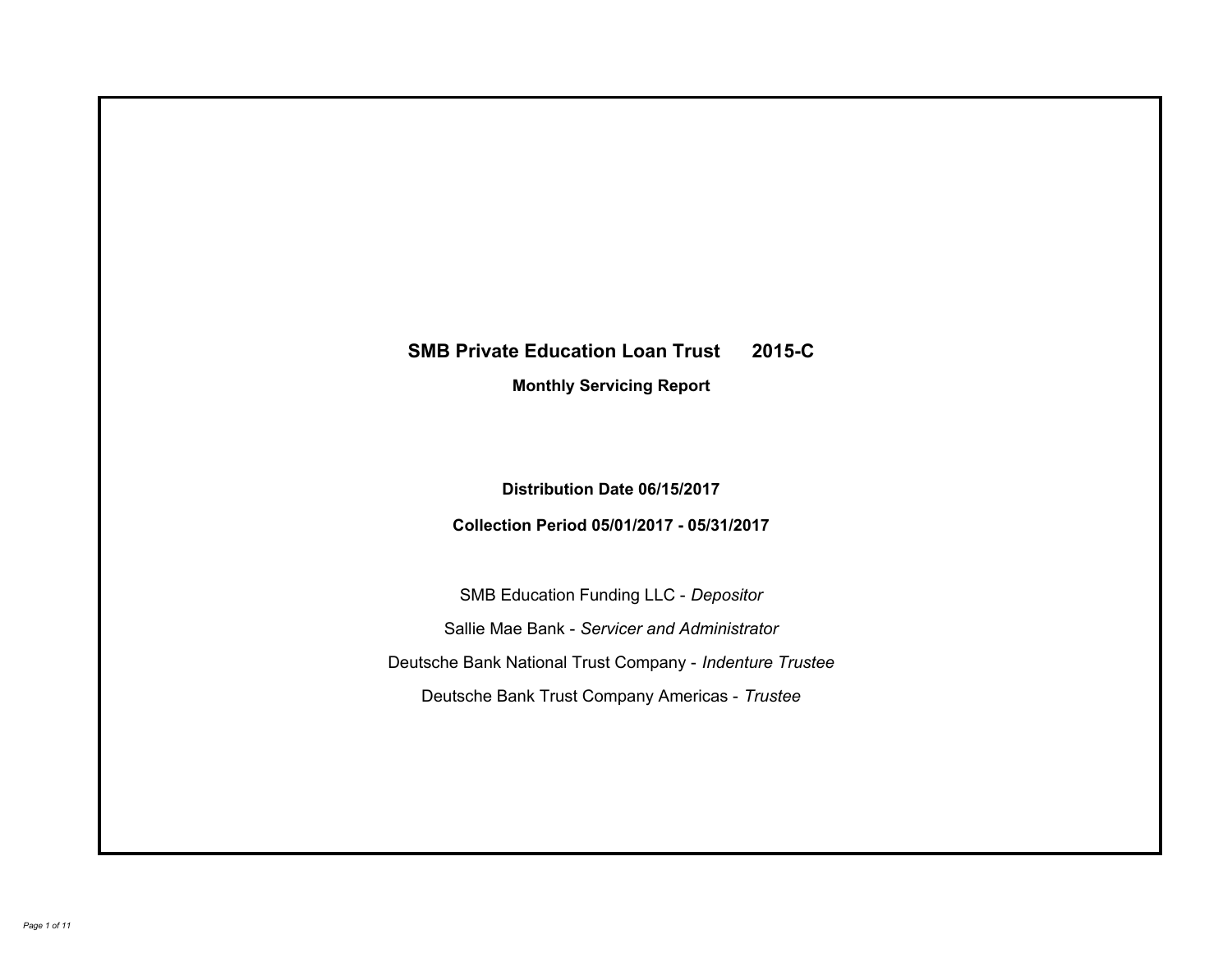| Α           | <b>Student Loan Portfolio Characteristics</b>   |                                                                                                     | <b>Settlement Date</b><br>10/27/2015 | 04/30/2017            | 05/31/2017            |
|-------------|-------------------------------------------------|-----------------------------------------------------------------------------------------------------|--------------------------------------|-----------------------|-----------------------|
|             | <b>Principal Balance</b>                        |                                                                                                     | \$693,787,197.00                     | \$593,683,358.40      | \$584,575,145.84      |
|             | Interest to be Capitalized Balance              |                                                                                                     | 55,852,621.68                        | 38,040,944.33         | 38,445,058.11         |
|             | Pool Balance                                    |                                                                                                     | \$749,639,818.68                     | \$631,724,302.73      | \$623,020,203.95      |
|             | Weighted Average Coupon (WAC)                   |                                                                                                     |                                      |                       |                       |
|             |                                                 | WAC1 (Contractual Interest Rate on the Loan)                                                        | 8.28%                                | 8.77%                 | 8.85%                 |
|             |                                                 | WAC2 (Average of Applicable Interest Rate)                                                          | 8.28%                                | 8.74%                 | 8.82%                 |
|             | WAC3 (Average of Actual Interest Rate)          |                                                                                                     | 8.22%                                | 8.67%                 | 8.75%                 |
|             | Weighted Average Remaining Term                 |                                                                                                     | 127.00                               | 120.69                | 120.50                |
|             | Number of Loans                                 |                                                                                                     | 65,154                               | 55,633                | 54,964                |
|             | Number of Borrowers<br>Pool Factor              |                                                                                                     | 45,614                               | 39,281<br>0.842703772 | 38,833<br>0.831092731 |
|             | Since Issued Total Constant Prepayment Rate (1) |                                                                                                     |                                      | 8.54%                 | 8.71%                 |
|             |                                                 |                                                                                                     |                                      |                       |                       |
| В           | <b>Debt Securities</b>                          | Cusip/Isin                                                                                          | 05/15/2017                           |                       | 06/15/2017            |
|             | A1                                              | 78448RAA4                                                                                           | \$33,230,183.62                      |                       | \$22,551,674.49       |
|             | A <sub>2</sub> A                                | 78448RAB2                                                                                           | \$207,000,000.00                     |                       | \$207,000,000.00      |
|             | A <sub>2</sub> B                                | 78448RAC0                                                                                           | \$100,000,000.00                     |                       | \$100,000,000.00      |
|             | A <sub>3</sub>                                  | 78448RAD8                                                                                           | \$75,000,000.00                      |                       | \$75,000,000.00       |
|             | B                                               | 78448RAE6                                                                                           | \$70,000,000.00                      |                       | \$70,000,000.00       |
|             | C                                               | 78448RAF3                                                                                           | \$50,000,000.00                      |                       | \$50,000,000.00       |
|             |                                                 |                                                                                                     |                                      |                       |                       |
| $\mathbf C$ | <b>Certificates</b>                             | <b>Cusip/Isin</b>                                                                                   | 05/15/2017                           |                       | 06/15/2017            |
|             | Residual                                        | 78448R106                                                                                           | \$100,000.00                         |                       | \$100,000.00          |
|             |                                                 |                                                                                                     |                                      |                       |                       |
| D           | <b>Account Balances</b>                         |                                                                                                     | 05/15/2017                           |                       | 06/15/2017            |
|             | Reserve Account Balance                         |                                                                                                     | \$1,884,455.00                       |                       | \$1,884,455.00        |
|             |                                                 |                                                                                                     |                                      |                       |                       |
| E           | <b>Asset / Liability</b>                        |                                                                                                     | 05/15/2017                           |                       | 06/15/2017            |
|             | Overcollateralization Percentage                |                                                                                                     | 15.27%                               |                       | 15.81%                |
|             | Specified Overcollateralization Amount          |                                                                                                     | \$189,517,290.82                     |                       | \$186,906,061.19      |
|             | Actual Overcollateralization Amount             |                                                                                                     | \$96,494,119.11                      |                       | \$98,468,529.46       |
|             |                                                 | (1) For additional information, see 'Since Issued CPR Methodology' found on page 11 of this report. |                                      |                       |                       |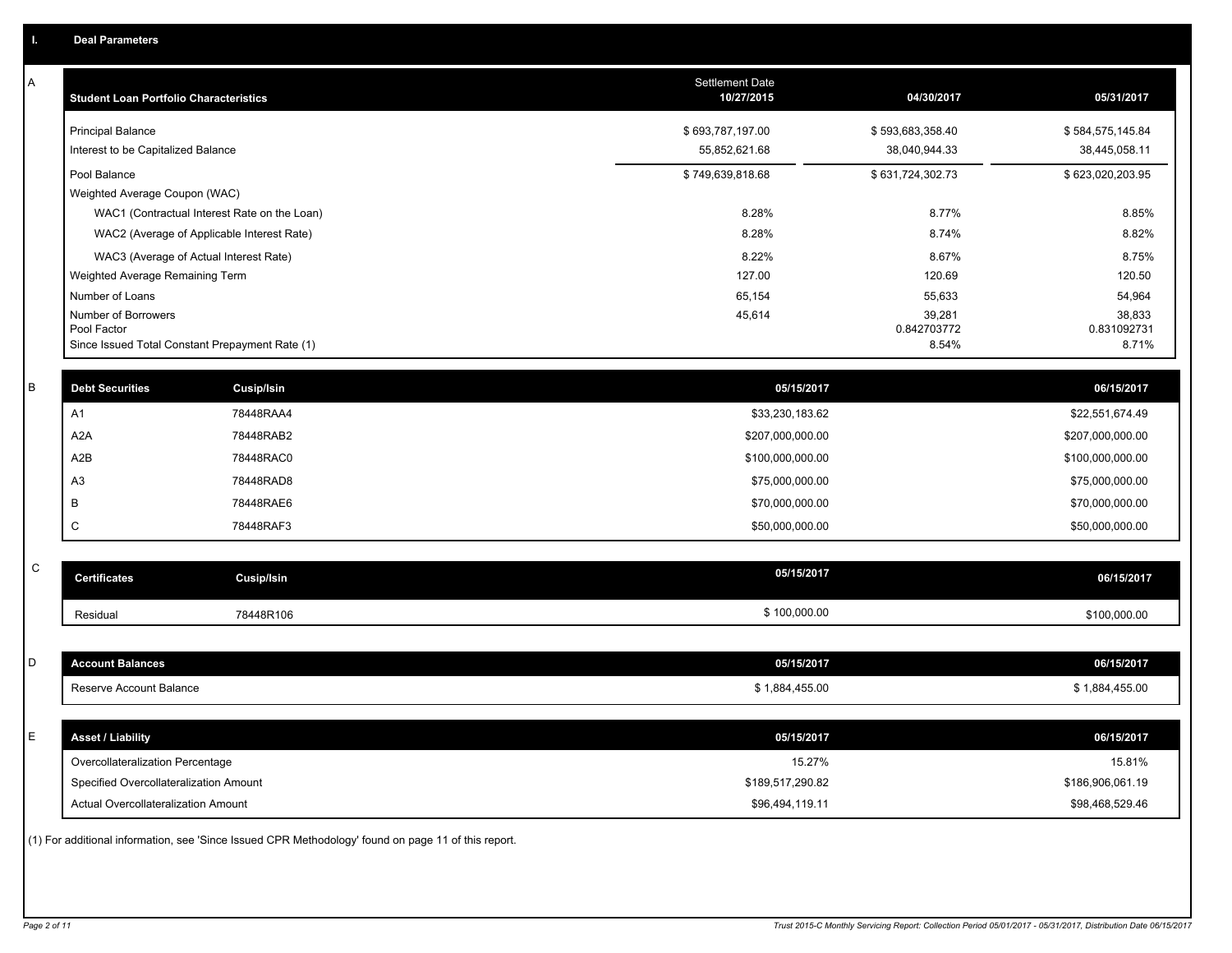# **II. 2015-C Trust Activity 05/01/2017 through 05/31/2017**

| A | <b>Student Loan Principal Receipts</b>                           |                 |  |
|---|------------------------------------------------------------------|-----------------|--|
|   | <b>Borrower Principal</b>                                        | 9,464,146.29    |  |
|   | Consolidation Activity Principal (1)                             | 0.00            |  |
|   | Seller Principal Reimbursement                                   | 0.00            |  |
|   | Servicer Principal Reimbursement                                 | 0.00            |  |
|   | Delinquent Principal Purchases by Servicer                       | 0.00            |  |
|   | <b>Other Principal Deposits</b>                                  | 0.00            |  |
|   | <b>Total Principal Receipts</b>                                  | \$9,464,146.29  |  |
| B | <b>Student Loan Interest Receipts</b>                            |                 |  |
|   | Borrower Interest                                                | 2,803,790.82    |  |
|   | Consolidation Activity Interest (1)                              | 0.00            |  |
|   | Seller Interest Reimbursement                                    | 2,074.45        |  |
|   | Servicer Interest Reimbursement                                  | 0.00            |  |
|   | Delinquent Interest Purchases by Servicer                        | 0.00            |  |
|   | Other Interest Deposits                                          | 0.00            |  |
|   | <b>Total Interest Receipts</b>                                   | \$2,805,865.27  |  |
| C | <b>Recoveries on Realized Losses</b>                             | \$121,608.58    |  |
| D | <b>Investment Income</b>                                         | \$7,563.12      |  |
| E | <b>Funds Borrowed from Next Collection Period</b>                | \$0.00          |  |
| F | <b>Funds Repaid from Prior Collection Period</b>                 | \$0.00          |  |
| G | <b>Loan Sale or Purchase Proceeds</b>                            | \$0.00          |  |
| H | Initial Deposits to Distribution Account                         | \$0.00          |  |
|   | <b>Excess Transferred from Other Accounts</b>                    | \$0.00          |  |
| J | <b>Borrower Benefit Reimbursements</b>                           | \$0.00          |  |
| Κ | <b>Other Deposits</b>                                            | \$0.00          |  |
| L | <b>Other Fees Collected</b>                                      | \$0.00          |  |
| М | <b>AVAILABLE FUNDS</b>                                           | \$12,399,183.26 |  |
| N | Non-Cash Principal Activity During Collection Period             | \$355,933.73    |  |
| O | Aggregate Purchased Amounts by the Depositor, Servicer or Seller | \$0.00          |  |
| Ρ |                                                                  |                 |  |

(1) 'Consolidation Activity Principal' and 'Consolidation Activity Interest' refer to principal and interest received on trust loans consolidated by Sallie Mae Bank.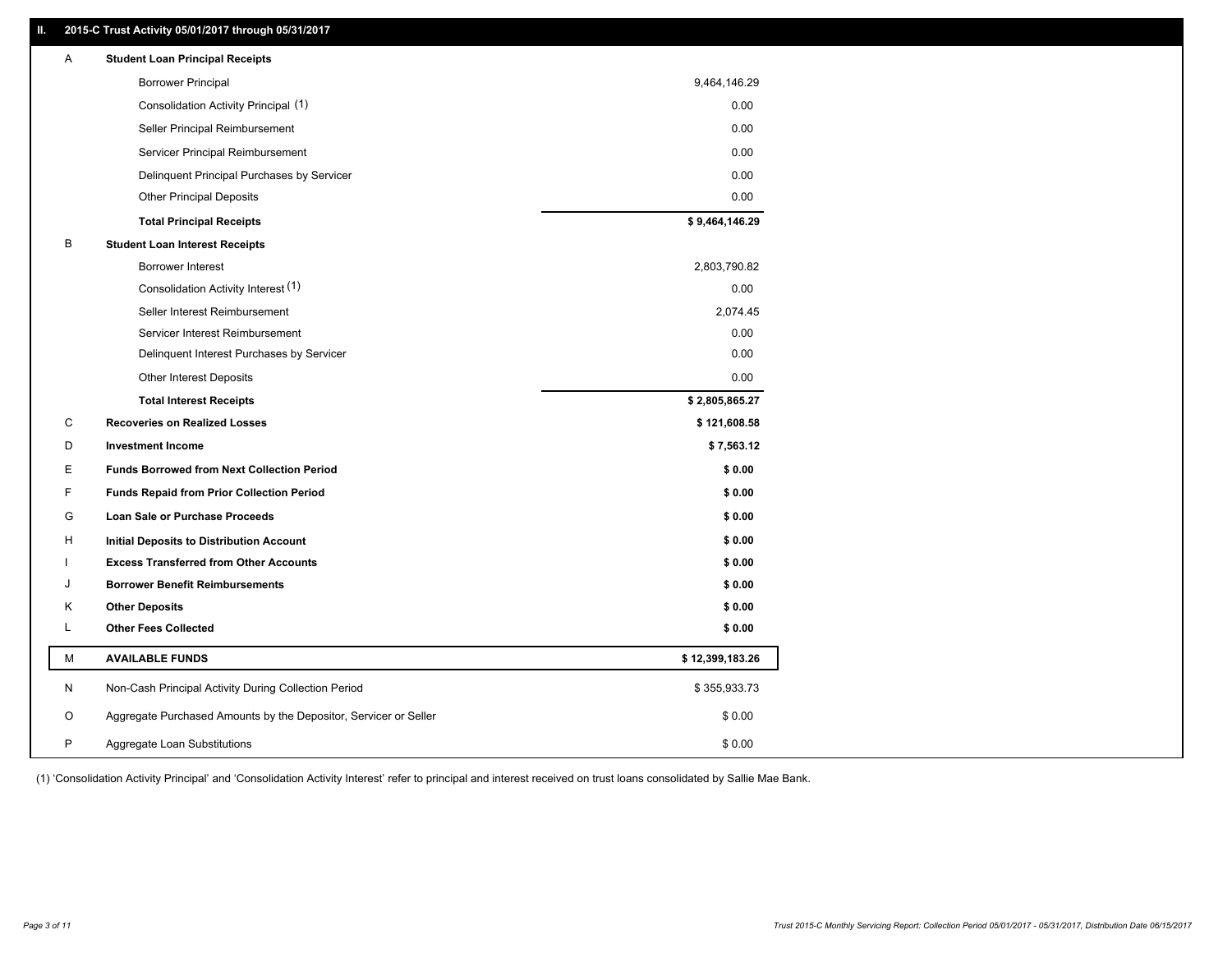|                   |                       |                          |         |                                                           | <b>Loans by Repayment Status</b> |                            |                          |         |                                                                  |                |                            |
|-------------------|-----------------------|--------------------------|---------|-----------------------------------------------------------|----------------------------------|----------------------------|--------------------------|---------|------------------------------------------------------------------|----------------|----------------------------|
|                   |                       |                          |         | 05/31/2017                                                |                                  |                            |                          |         | 04/30/2017                                                       |                |                            |
|                   |                       | <b>Wtd Avg</b><br>Coupon | # Loans | Principal and<br><b>Interest Accrued</b><br>to Capitalize | % of Principal                   | % of Loans in<br>Repay (1) | <b>Wtd Avg</b><br>Coupon | # Loans | <b>Principal and</b><br><b>Interest Accrued</b><br>to Capitalize | % of Principal | % of Loans in<br>Repay (1) |
| INTERIM:          | IN SCHOOL             | 9.63%                    | 5,218   | \$71,059,576.93                                           | 11.406%                          | $-$ %                      | 9.55%                    | 6,263   | \$84,579,440.92                                                  | 13.389%        | $-$ %                      |
|                   | GRACE                 | 9.57%                    | 2,608   | \$34,928,986.67                                           | 5.606%                           | $-$ %                      | 9.40%                    | 1,673   | \$22,340,132.47                                                  | 3.536%         | $-$ %                      |
|                   | <b>DEFERMENT</b>      | 9.48%                    | 2,519   | \$29,932,518.10                                           | 4.804%                           | $-$ %                      | 9.37%                    | 2,653   | \$31,088,240.64                                                  | 4.921%         | $-$ %                      |
| <b>REPAYMENT:</b> | <b>CURRENT</b>        | 8.48%                    | 42,041  | \$450,489,513.58                                          | 72.307%                          | 92.484%                    | 8.40%                    | 42,343  | \$455,791,440.25                                                 | 72.150%        | 92.318%                    |
|                   | 31-60 DAYS DELINQUENT | 9.06%                    | 639     | \$8,142,813.55                                            | 1.307%                           | 1.672%                     | 9.05%                    | 639     | \$7,830,335.53                                                   | 1.240%         | 1.586%                     |
|                   | 61-90 DAYS DELINQUENT | 9.32%                    | 296     | \$3,610,761.92                                            | 0.580%                           | 0.741%                     | 9.40%                    | 262     | \$3,529,901.34                                                   | 0.559%         | 0.715%                     |
|                   | > 90 DAYS DELINQUENT  | 9.44%                    | 124     | \$1,413,484.10                                            | 0.227%                           | 0.290%                     | 9.36%                    | 154     | \$1,855,377.88                                                   | 0.294%         | 0.376%                     |
|                   | <b>FORBEARANCE</b>    | 8.72%                    | 1,519   | \$23,442,549.10                                           | 3.763%                           | 4.813%                     | 8.77%                    | 1,646   | \$24,709,433.70                                                  | 3.911%         | 5.005%                     |
| <b>TOTAL</b>      |                       |                          | 54,964  | \$623,020,203.95                                          | 100.00%                          | 100.00%                    |                          | 55,633  | \$631,724,302.73                                                 | 100.00%        | 100.00%                    |

Percentages may not total 100% due to rounding  $\star$ 

1 Loans classified in "Repayment" include any loan for which interim interest only, \$25 fixed payments or full principal and interest payments are due.

|                         |                                                                                                                              |                          |         |                                                           | <b>Loans by Borrower Status</b> |                                |                          |         |                                                           |                |                                |
|-------------------------|------------------------------------------------------------------------------------------------------------------------------|--------------------------|---------|-----------------------------------------------------------|---------------------------------|--------------------------------|--------------------------|---------|-----------------------------------------------------------|----------------|--------------------------------|
|                         |                                                                                                                              |                          |         | 05/31/2017                                                |                                 |                                |                          |         | 04/30/2017                                                |                |                                |
|                         |                                                                                                                              | <b>Wtd Avg</b><br>Coupon | # Loans | Principal and<br><b>Interest Accrued</b><br>to Capitalize | % of Principal                  | % of Loans in<br>P&I Repay (2) | <b>Wtd Avg</b><br>Coupon | # Loans | Principal and<br><b>Interest Accrued</b><br>to Capitalize | % of Principal | % of Loans in<br>P&I Repay (2) |
| INTERIM:                | IN SCHOOL                                                                                                                    | 9.28%                    | 10,927  | \$150,699,667.03                                          | 24.189%                         | $-$ %                          | 9.19%                    | 13,076  | \$179,821,829.08                                          | 28.465%        | $-$ %                          |
|                         | <b>GRACE</b>                                                                                                                 | 9.25%                    | 4,882   | \$66,401,135.93                                           | 10.658%                         | $-$ %                          | 9.09%                    | 2,975   | \$39,947,716.40                                           | 6.324%         | $-$ %                          |
|                         | <b>DEFERMENT</b>                                                                                                             | 9.12%                    | 4,722   | \$54,573,538.86                                           | 8.760%                          | $-$ %                          | 9.01%                    | 4,998   | \$57,312,875.54                                           | 9.072%         | $-$ %                          |
| P&I REPAYMENT:          | <b>CURRENT</b>                                                                                                               | 8.31%                    | 31,939  | \$315,913,408.91                                          | 50.707%                         | 89.915%                        | 8.23%                    | 31,977  | \$317,896,002.34                                          | 50.322%        | 89.639%                        |
|                         | 31-60 DAYS DELINQUENT                                                                                                        | 9.04%                    | 579     | \$7,214,906.26                                            | 1.158%                          | 2.054%                         | 9.02%                    | 566     | \$6,919,498.36                                            | 1.095%         | 1.951%                         |
|                         | 61-90 DAYS DELINQUENT                                                                                                        | 9.31%                    | 278     | \$3,413,537.72                                            | 0.548%                          | 0.972%                         | 9.39%                    | 243     | \$3,304,487.55                                            | 0.523%         | 0.932%                         |
|                         | > 90 DAYS DELINQUENT                                                                                                         | 9.41%                    | 118     | \$1,361,460.14                                            | 0.219%                          | 0.387%                         | 9.34%                    | 152     | \$1,812,459.76                                            | 0.287%         | 0.511%                         |
|                         | <b>FORBEARANCE</b>                                                                                                           | 8.72%                    | 1,519   | \$23,442,549.10                                           | 3.763%                          | 6.672%                         | 8.77%                    | 1,646   | \$24,709,433.70                                           | 3.911%         | 6.967%                         |
| <b>TOTAL</b><br>$\star$ | Percentages may not total 100% due to rounding                                                                               |                          | 54,964  | \$623,020,203.95                                          | 100.00%                         | 100.00%                        |                          | 55,633  | \$631,724,302.73                                          | 100.00%        | 100.00%                        |
|                         | 2 Loans classified in "P&I Repayment" includes only those loans for which scheduled principal and interest payments are due. |                          |         |                                                           |                                 |                                |                          |         |                                                           |                |                                |

WAC reflects WAC3 To conform with company standard reporting these sections now include Princial and Interest Accrued to Capitalize.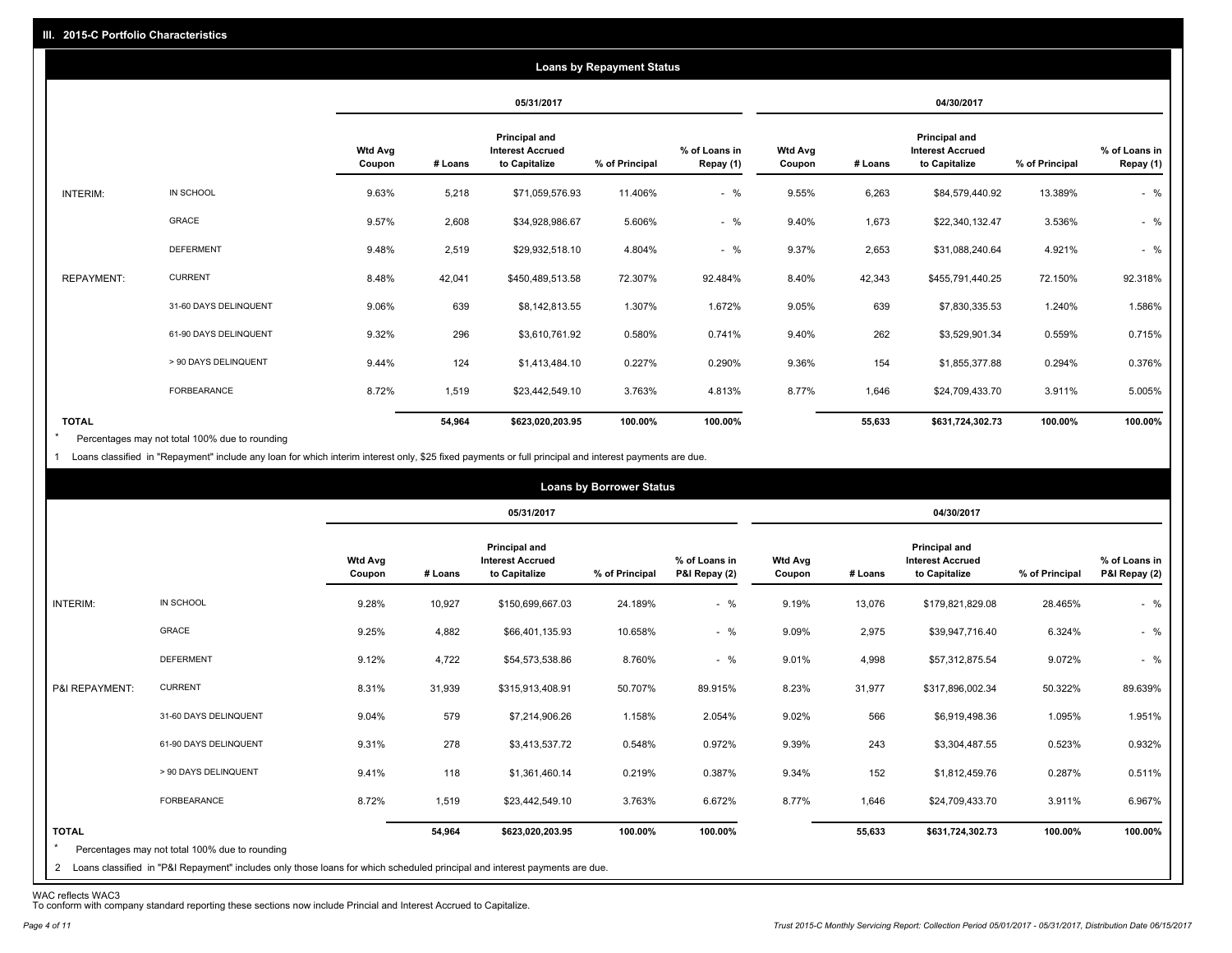|                                                                                                  | 5/31/2017        | 4/30/2017        |
|--------------------------------------------------------------------------------------------------|------------------|------------------|
| Pool Balance                                                                                     | \$623,020,203.95 | \$631,724,302.73 |
| Total # Loans                                                                                    | 54,964           | 55,633           |
| Total # Borrowers                                                                                | 38,833           | 39,281           |
| Weighted Average Coupon                                                                          | 8.82%            | 8.74%            |
| Weighted Average Remaining Term                                                                  | 120.50           | 120.69           |
| Percent of Pool - Cosigned                                                                       | 92.8%            | 92.8%            |
| Percent of Pool - Non Cosigned                                                                   | 7.2%             | 7.2%             |
| Borrower Interest Accrued for Period                                                             | \$4,304,660.35   | \$4,225,634.14   |
| Outstanding Borrower Interest Accrued                                                            | \$41,652,345.95  | \$41,227,352.17  |
| Gross Principal Realized Loss - Periodic                                                         | \$662,662.57     | \$600,720.15     |
| Gross Principal Realized Loss - Cumulative                                                       | \$9,890,568.07   | \$9,227,905.50   |
| Recoveries on Realized Losses - Periodic                                                         | \$121,608.58     | \$24,893.16      |
| Recoveries on Realized Losses - Cumulative                                                       | \$612,887.06     | \$491,278.48     |
| Net Losses - Periodic                                                                            | \$541,053.99     | \$575,826.99     |
| Net Losses - Cumulative                                                                          | \$9,277,681.01   | \$8,736,627.02   |
| Non-Cash Principal Activity - Capitalized Interest                                               | \$1,018,551.37   | \$717,730.63     |
| Since Issued Total Constant Prepayment Rate (CPR) (1)                                            | 8.71%            | 8.54%            |
| Loan Substitutions                                                                               | \$0.00           | \$0.00           |
| <b>Cumulative Loan Substitutions</b>                                                             | \$0.00           | \$0.00           |
| <b>Unpaid Servicing Fees</b>                                                                     | \$0.00           | \$0.00           |
| <b>Unpaid Administration Fees</b>                                                                | \$0.00           | \$0.00           |
| <b>Unpaid Carryover Servicing Fees</b>                                                           | \$0.00           | \$0.00           |
| Note Interest Shortfall                                                                          | \$0.00           | \$0.00           |
| Loans in Modification                                                                            | \$17,873,449.97  | \$16,334,866.94  |
| % of Loans in Modification as a % of Loans in Repayment (P&I)                                    | 5.45%            | 4.95%            |
|                                                                                                  |                  |                  |
| % Annualized Gross Principal Realized Loss - Periodic as a %<br>of Loans in Repayment (P&I) * 12 | 2.43%            | 2.18%            |
| % Gross Principal Realized Loss - Cumulative as a % of<br>Original Pool Balance                  | 1.32%            | 1.23%            |

(1) For additional information, see 'Since Issued CPR Methodology' found on page 11 of this report.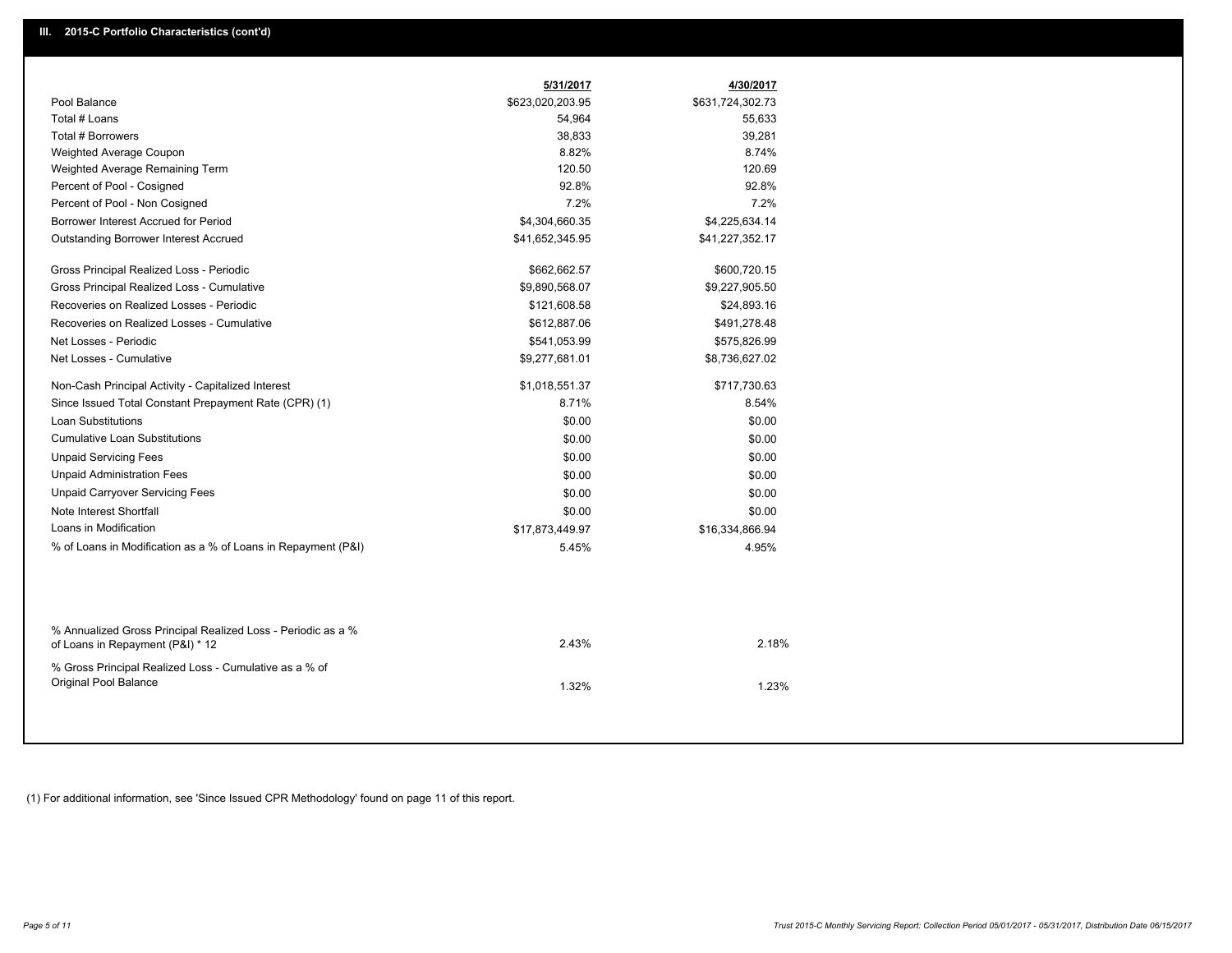#### **Loan Program**  A

|                                    | Weighted<br><b>Average Coupon</b> | # LOANS | <b>\$ AMOUNT</b> | $%$ *     |
|------------------------------------|-----------------------------------|---------|------------------|-----------|
| - Smart Option Interest-Only Loans | 7.82%                             | 12.456  | \$110,083,156.88 | 17.669%   |
| - Smart Option Fixed Pay Loans     | 8.67%                             | 14,612  | \$196,212,043.20 | 31.494%   |
| - Smart Option Deferred Loans      | 9.12%                             | 27.896  | \$316,725,003.87 | 50.837%   |
| - Other Loan Programs              | $0.00\%$                          | 0       | \$0.00           | $0.000\%$ |
| <b>Total</b>                       | 8.75%                             | 54,964  | \$623,020,203.95 | 100.000%  |

\* Percentages may not total 100% due to rounding

B

C

**Index Type**

|                       | Weighted<br><b>Average Coupon</b> | # LOANS | <b>\$ AMOUNT</b> | % *       |
|-----------------------|-----------------------------------|---------|------------------|-----------|
| - Fixed Rate Loans    | 8.79%                             | 10,414  | \$134,487,593.39 | 21.586%   |
| - LIBOR Indexed Loans | 8.74%                             | 44,550  | \$488,532,610.56 | 78.414%   |
| - Other Index Rates   | $0.00\%$                          | 0       | \$0.00           | $0.000\%$ |
| Total                 | 8.75%                             | 54,964  | \$623,020,203.95 | 100.000%  |

\* Percentages may not total 100% due to rounding

# **Weighted Average Recent FICO**

| (2)<br>Wtd Avg Recent FICO Band | # LOANS | <b>S AMOUNT</b>  | $%$ *     |
|---------------------------------|---------|------------------|-----------|
| $0 - 639$                       | 3,668   | \$37,871,669.77  | 6.079%    |
| 640 - 669                       | 3,152   | \$34,878,359.86  | 5.598%    |
| 670 - 699                       | 5,903   | \$66,066,225.71  | 10.604%   |
| 700 - 739                       | 12,025  | \$137,714,379.23 | 22.104%   |
| $740 +$                         | 30,208  | \$346,461,834.13 | 55.610%   |
| $N/A$ <sub>(1)</sub>            | 8       | \$27,735.25      | $0.004\%$ |
| <b>Total</b>                    | 54,964  | \$623,020,203.95 | 100.000%  |

WAC reflects WAC3

To conform with company standard reporting these sections now include Princial and Interest Accrued to Capitalize.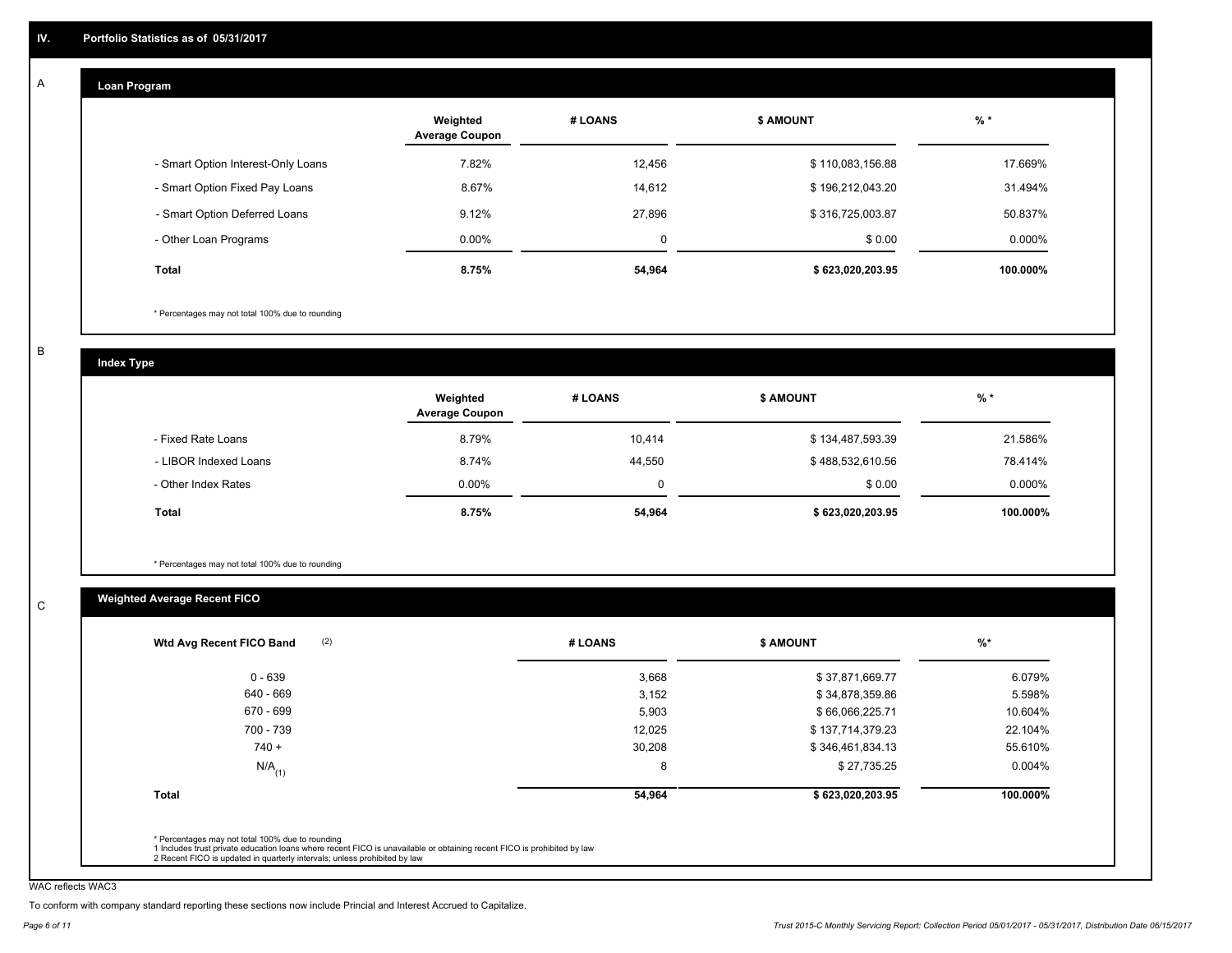| ۷. |       | 2015-C Reserve Account and Principal Distribution Calculations                                      |                  |  |
|----|-------|-----------------------------------------------------------------------------------------------------|------------------|--|
| А. |       | <b>Reserve Account</b>                                                                              |                  |  |
|    |       | Specified Reserve Account Balance                                                                   | \$1,884,455.00   |  |
|    |       | Actual Reserve Account Balance                                                                      | \$1,884,455.00   |  |
| В. |       | <b>Principal Distribution Amount</b>                                                                |                  |  |
|    | i.    | Class A Notes Outstanding                                                                           | \$415,230,183.62 |  |
|    | ii.   | Pool Balance                                                                                        | \$623,020,203.95 |  |
|    | iii.  | First Priority Principal Distribution Amount (i - ii)                                               | \$0.00           |  |
|    |       |                                                                                                     |                  |  |
|    | iv.   | Class A and B Notes Outstanding                                                                     | \$485,230,183.62 |  |
|    | v.    | First Priority Principal Distribution Amount                                                        | \$0.00           |  |
|    | vi.   | Pool Balance                                                                                        | \$623,020,203.95 |  |
|    | vii.  | Specified Overcollateralization Amount                                                              | \$186,906,061.19 |  |
|    | viii. | Available Funds (after payment of waterfall items A through H)                                      | \$10,678,509.13  |  |
|    | ix.   | <b>Class C Notes Outstanding</b>                                                                    | \$50,000,000.00  |  |
|    | x.    | Regular Principal Distribution Amount (if (iv > 0, (iv - v) - (vi - vii), min(viii, ix))            | \$49,116,040.86  |  |
|    |       |                                                                                                     |                  |  |
|    | xi.   | Pool Balance                                                                                        | \$623,020,203.95 |  |
|    | xii.  | 10% of Initial Pool Balance                                                                         | \$74,963,981.87  |  |
|    | xiii. | First Priority Principal Distribution Amount                                                        | \$0.00           |  |
|    | XIV.  | Regular Principal Distribution Amount                                                               | \$49,116,040.86  |  |
|    | XV.   | Available Funds (after payment of waterfall items A through J)                                      | \$0.00           |  |
|    |       | xvi. Additional Principal Distribution Amount (if( $ix \le x$ , min( $xv$ , $xi$ - $xiii - xiv$ ))) | \$0.00           |  |
|    |       |                                                                                                     |                  |  |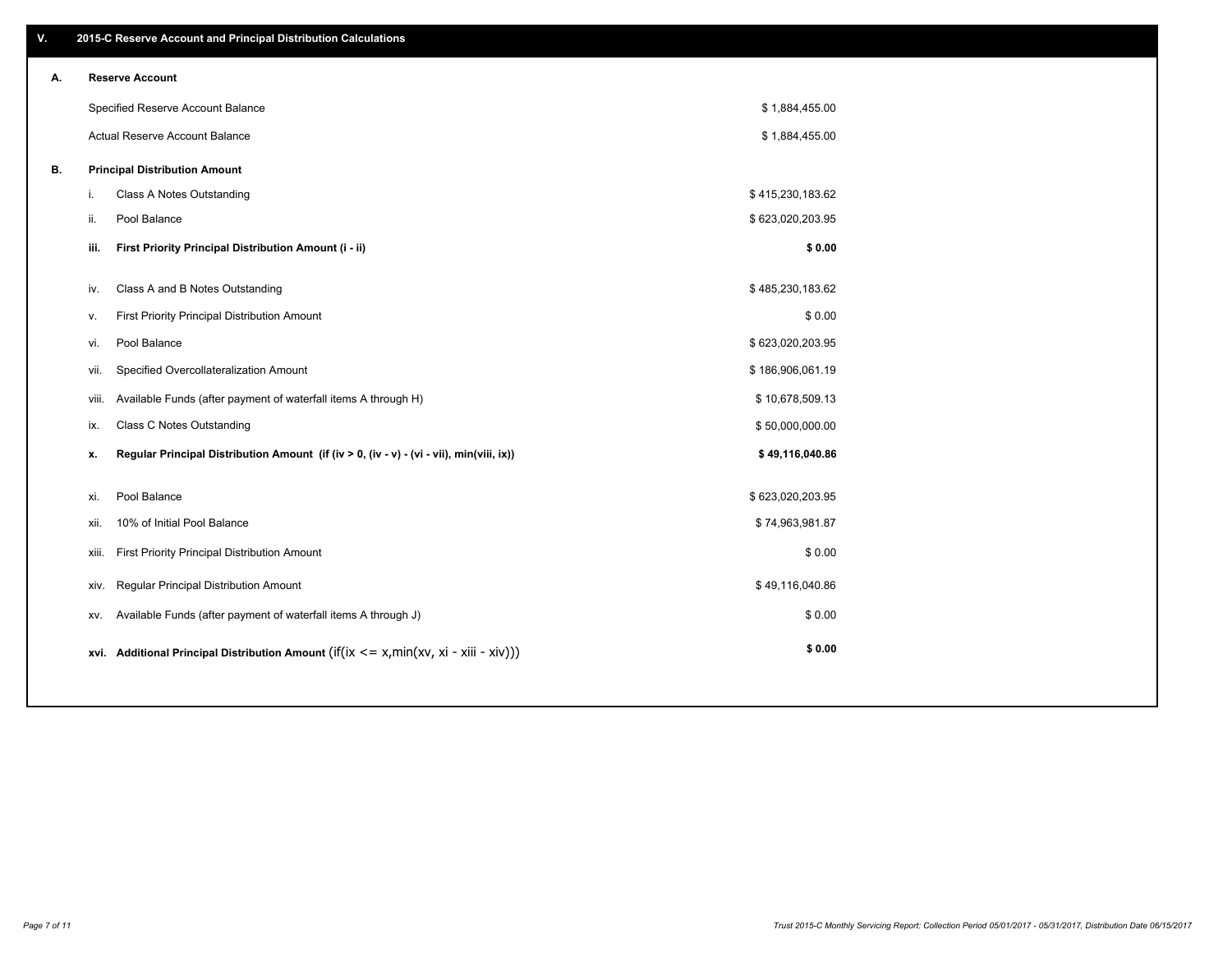|    |                                                                                   | Paid                 | <b>Funds Balance</b>               |
|----|-----------------------------------------------------------------------------------|----------------------|------------------------------------|
|    | <b>Total Available Funds</b>                                                      |                      | \$12,399,183.26                    |
| A  | <b>Trustee Fees</b>                                                               | \$0.00               | \$12,399,183.26                    |
| B  | <b>Servicing Fees</b>                                                             | \$396,696.36         | \$12,002,486.90                    |
| C  | i. Administration Fees<br>ii. Unreimbursed Administrator Advances plus any Unpaid | \$8,333.00<br>\$0.00 | \$11,994,153.90<br>\$11,994,153.90 |
| D  | Class A Noteholders Interest Distribution Amount                                  | \$923,978.10         | \$11,070,175.80                    |
| Е  | <b>First Priority Principal Payment</b>                                           | \$0.00               | \$11,070,175.80                    |
| F  | Class B Noteholders Interest Distribution Amount                                  | \$204,166.67         | \$10,866,009.13                    |
| G  | Class C Noteholders Interest Distribution Amount                                  | \$187,500.00         | \$10,678,509.13                    |
| н  | <b>Reinstatement Reserve Account</b>                                              | \$0.00               | \$10,678,509.13                    |
|    | <b>Regular Principal Distribution</b>                                             | \$10,678,509.13      | \$0.00                             |
| J  | <b>Carryover Servicing Fees</b>                                                   | \$0.00               | \$0.00                             |
| K  | Additional Principal Distribution Amount                                          | \$0.00               | \$0.00                             |
| ч. | <b>Unpaid Expenses of Trustee</b>                                                 | \$0.00               | \$0.00                             |
| М  | Unpaid Expenses of Administrator                                                  | \$0.00               | \$0.00                             |
| N  | Remaining Funds to the Residual Certificateholders                                | \$0.00               | \$0.00                             |

# **Waterfall Conditions**

|      | Pool Balance                                                                       | \$623,020,203.95 |  |
|------|------------------------------------------------------------------------------------|------------------|--|
| н.   | Class A and B Notes Outstanding                                                    | \$485,230,183.62 |  |
| iii. | Class C Noteholders' Interest Distribution Ratio (i / ii)                          | 128.40%          |  |
| iv.  | Minimum Ratio                                                                      | 110.00%          |  |
| ν.   | Is the Class C Noteholders' Interest Distribution Condition Satisfied (iii $>$ iv) |                  |  |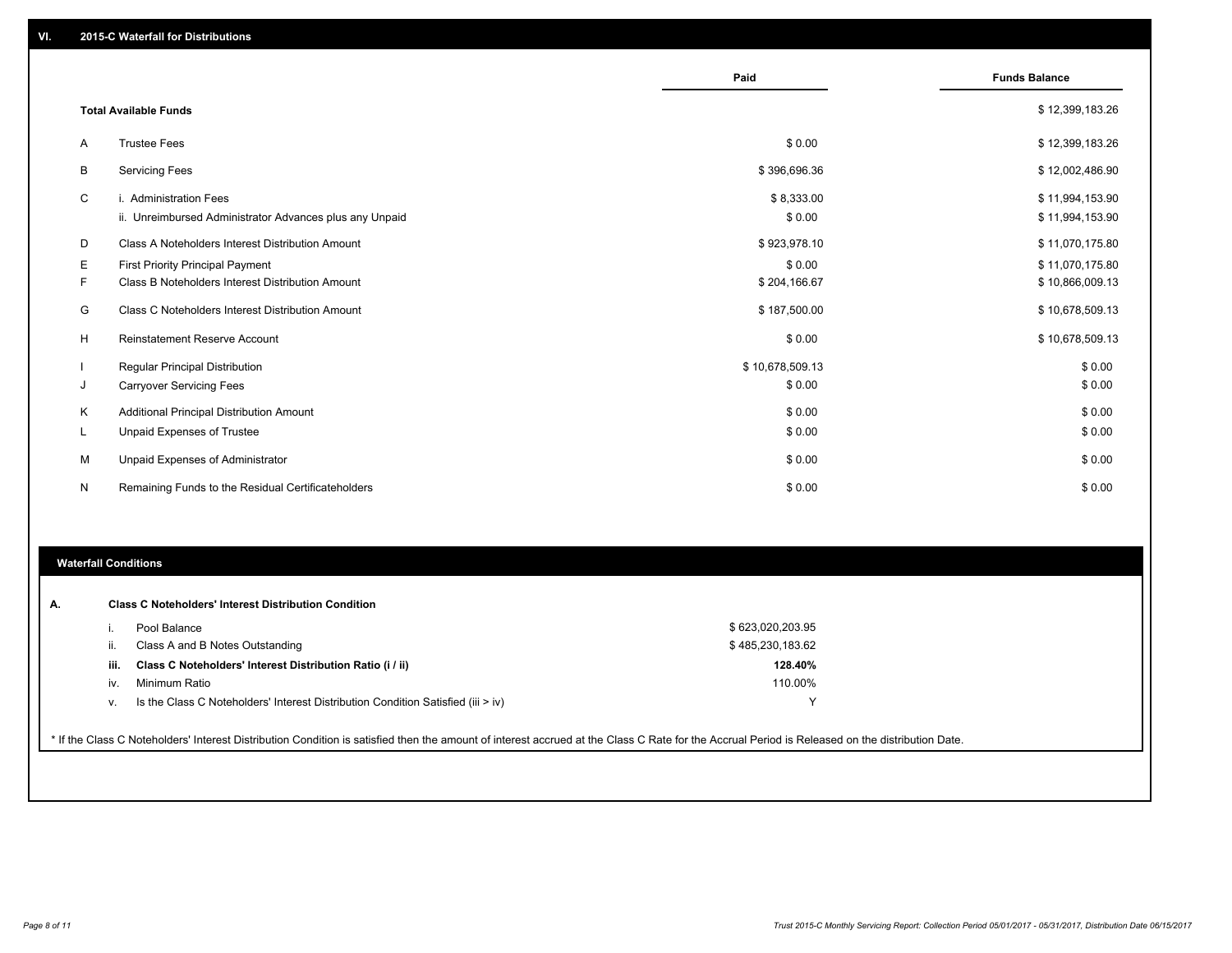| A <sub>1</sub>          | A2A                     | A2B                     |
|-------------------------|-------------------------|-------------------------|
| 78448RAA4               | 78448RAB2               | 78448RAC0               |
| \$33,230,183.62         | \$207,000,000.00        | \$100,000,000.00        |
| <b>LIBOR</b>            | <b>FIXED</b>            | <b>LIBOR</b>            |
| 0.90%                   | 2.75%                   | 1.40%                   |
| 1 NEW YORK BUSINESS DAY | 1 NEW YORK BUSINESS DAY | 1 NEW YORK BUSINESS DAY |
| 5/15/2017               | 5/15/2017               | 5/15/2017               |
| 6/15/2017               | 6/15/2017               | 6/15/2017               |
| 0.08611111              | 0.08333333              | 0.08611111              |
| 1.88911%                | 2.75000%                | 2.38911%                |
| 0.001626734             | 0.002291667             | 0.002057289             |
| \$54,056.66             | \$474,375.00            | \$205,728.92            |
| $\mathsf{\$}$ -         | $\mathcal{S}$ -         | $\mathsf{\$}$ -         |
| \$54,056.66             | \$474,375.00            | \$205,728.92            |
| \$54,056.66             | \$474,375.00            | \$205,728.92            |
| $\mathsf{\$}$ -         | $$ -$                   | $\mathsf{\$}$ -         |
| \$10,678,509.13         | $\frac{2}{3}$ -         | $S -$                   |
| \$22,551,674.49         | \$207,000,000.00        | \$100,000,000.00        |
| 0.053660850             | 0.000000000             | 0.000000000             |
| 0.113324997             | 1.000000000             | 1.000000000             |
|                         |                         |                         |

\* Pay rates for Current Distribution. For the interest rates applicable to the next distribution date, please see https://www.salliemae.com/about/investors/data/SMBabrate.txt.

**VII. 2015-C Distributions**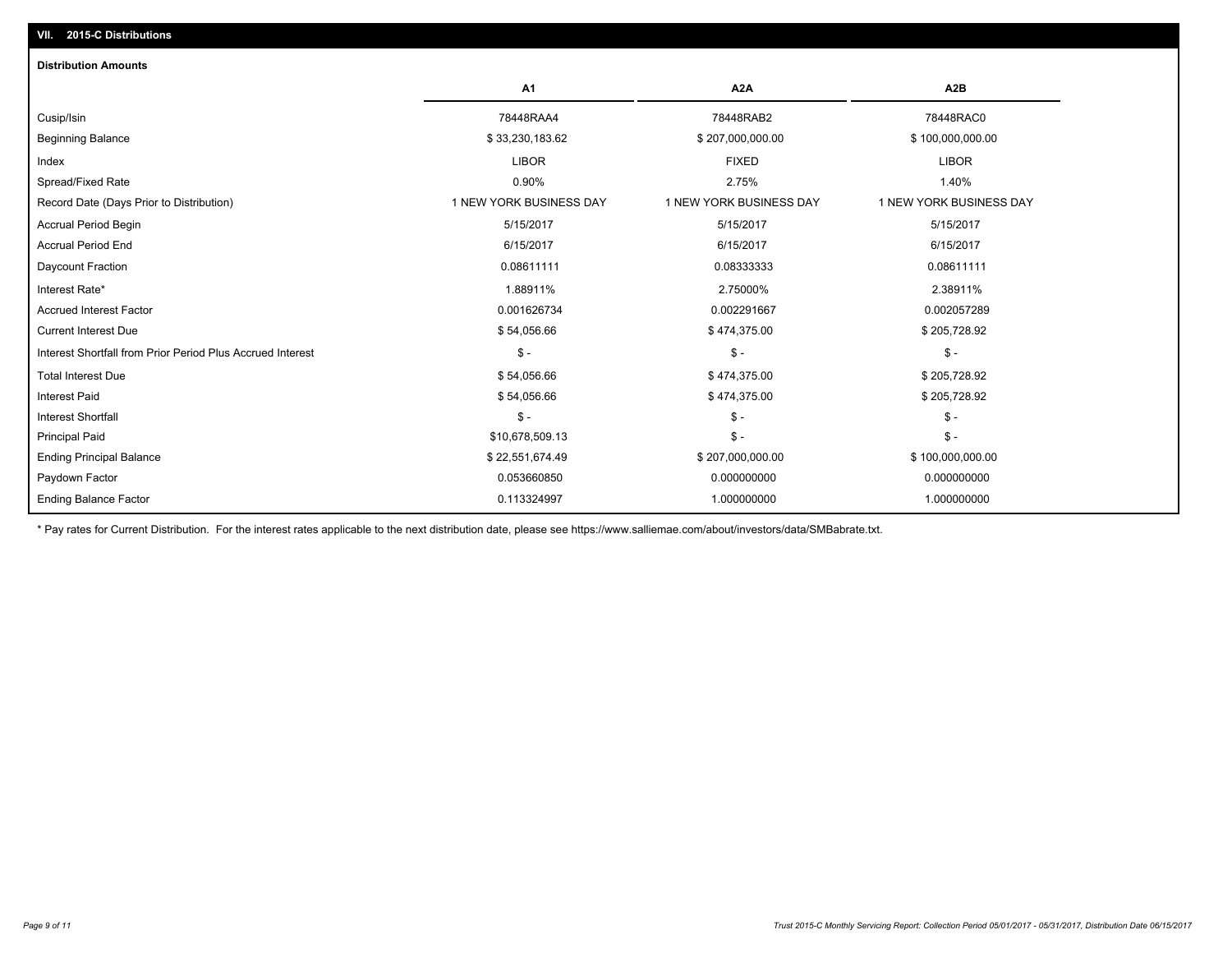|                                                            | A <sub>3</sub>          | в                       | С                       |
|------------------------------------------------------------|-------------------------|-------------------------|-------------------------|
| Cusip/Isin                                                 | 78448RAD8               | 78448RAE6               | 78448RAF3               |
| <b>Beginning Balance</b>                                   | \$75,000,000.00         | \$70,000,000.00         | \$50,000,000.00         |
| Index                                                      | <b>LIBOR</b>            | <b>FIXED</b>            | <b>FIXED</b>            |
| Spread/Fixed Rate                                          | 1.95%                   | 3.50%                   | 4.50%                   |
| Record Date (Days Prior to Distribution)                   | 1 NEW YORK BUSINESS DAY | 1 NEW YORK BUSINESS DAY | 1 NEW YORK BUSINESS DAY |
| <b>Accrual Period Begin</b>                                | 5/15/2017               | 5/15/2017               | 5/15/2017               |
| <b>Accrual Period End</b>                                  | 6/15/2017               | 6/15/2017               | 6/15/2017               |
| Daycount Fraction                                          | 0.08611111              | 0.08333333              | 0.08333333              |
| Interest Rate*                                             | 2.93911%                | 3.50000%                | 4.50000%                |
| <b>Accrued Interest Factor</b>                             | 0.002530900             | 0.002916667             | 0.003750000             |
| <b>Current Interest Due</b>                                | \$189,817.52            | \$204,166.67            | \$187,500.00            |
| Interest Shortfall from Prior Period Plus Accrued Interest | $\mathsf{\$}$ -         | $\mathsf{\$}$ -         | $\mathsf{\$}$ -         |
| <b>Total Interest Due</b>                                  | \$189,817.52            | \$204,166.67            | \$187,500.00            |
| <b>Interest Paid</b>                                       | \$189,817.52            | \$204,166.67            | \$187,500.00            |
| <b>Interest Shortfall</b>                                  | $\mathsf{\$}$ -         | $S -$                   | $\mathsf{\$}$ -         |
| <b>Principal Paid</b>                                      | $\mathsf{\$}$ -         | $S -$                   | $\mathsf{\$}$ -         |
| <b>Ending Principal Balance</b>                            | \$75,000,000.00         | \$70,000,000.00         | \$50,000,000.00         |
| Paydown Factor                                             | 0.000000000             | 0.000000000             | 0.000000000             |
| <b>Ending Balance Factor</b>                               | 1.000000000             | 1.000000000             | 1.000000000             |

\* Pay rates for Current Distribution. For the interest rates applicable to the next distribution date, please see https://www.salliemae.com/about/investors/data/SMBabrate.txt.

**VII. 2015-C Distributions**